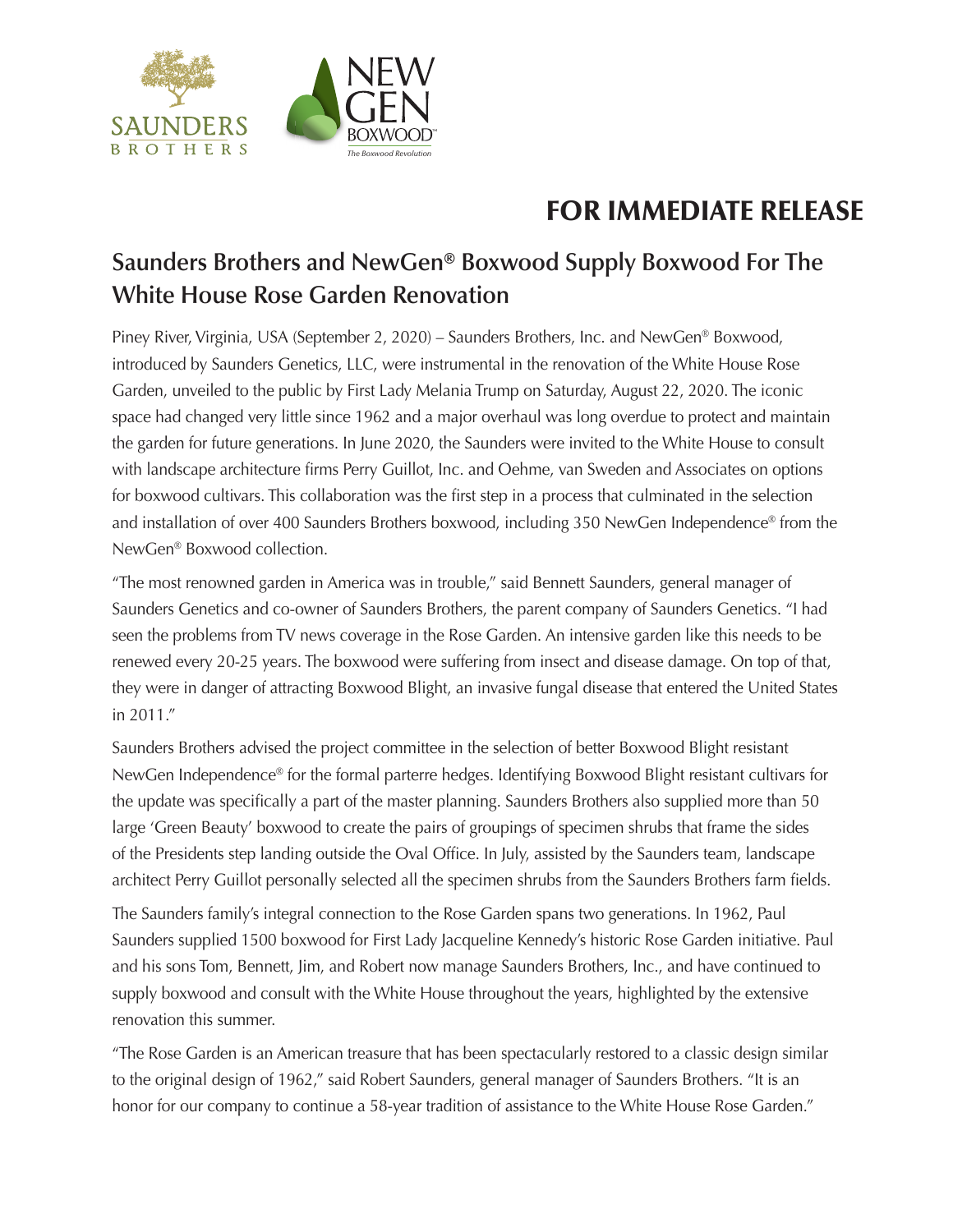

Saunders Brothers, Inc., celebrates over 100 years in business, beginning as a partnership between five brothers in 1915. The nursery has been a leading grower of boxwood for 70+ years. Today, thirdgeneration brothers, Tom, Bennett, Jim, and Robert, with their dad, Paul, operate the wholesale nursery, orchard, and farm market. The wholesale nursery operation now consists of approximately 100 acres of container production and 150 acres of field boxwood production, shipping over 1,000 products to garden centers, landscapers, and re-wholesalers throughout the mid-Atlantic region. A 175-acre orchard provides fresh fruit for the on-site farm market as well as other wholesale and retail markets.

Saunders Genetics, LLC, was formed out of research and development by the Saunders family to understand and find solutions to the challenges of boxwood, including blight, disease, and pests, to usher in a new era of boxwood performance and choice. NewGen® Boxwood is the marketplace brand identity for Saunders Genetics' two 2020 introductions, NewGen Independence® and NewGen Freedom®. NewGen® Boxwood is characterized by better disease and pest resistance and superior garden performance and beauty.

## Photos-

1WHRGOverview.jpg - Photo by White House Photo Office *(Bird's-eye view of the renovated White House Rose Garden with NewGen Independence® boxwood parterre hedges and 'Green Beauty' boxwood 'cloud effect' podium plantings)*

2WHRGClouds.jpg - Photo by White House Photo Office *(Large 'Green Beauty' boxwood planting creates 'cloud effect' at the Presidents step landing in the White* 

*House Rose Garden)*

3WHRGSaunders.jpg - Photo by White House Photo Office *(Saunders family attend White House Rose Garden reception- L to R: Jim, Tom, Paul, Bennett, and Robert Saunders)*

4WHRGDig.jpg

*(Digging NewGen Independence® boxwood at Saunders Brothers farm for the White House Rose Garden renovation)*

5WHRGLoaded.jpg

*(Large 'Green Beauty' boxwood waiting to be unloaded at the White House Rose Garden)*

6WHRGInstall.jpg - Photo by White House Photo Office

*(Installing NewGen Independence® boxwood parterre hedges at the White House Rose Garden)*